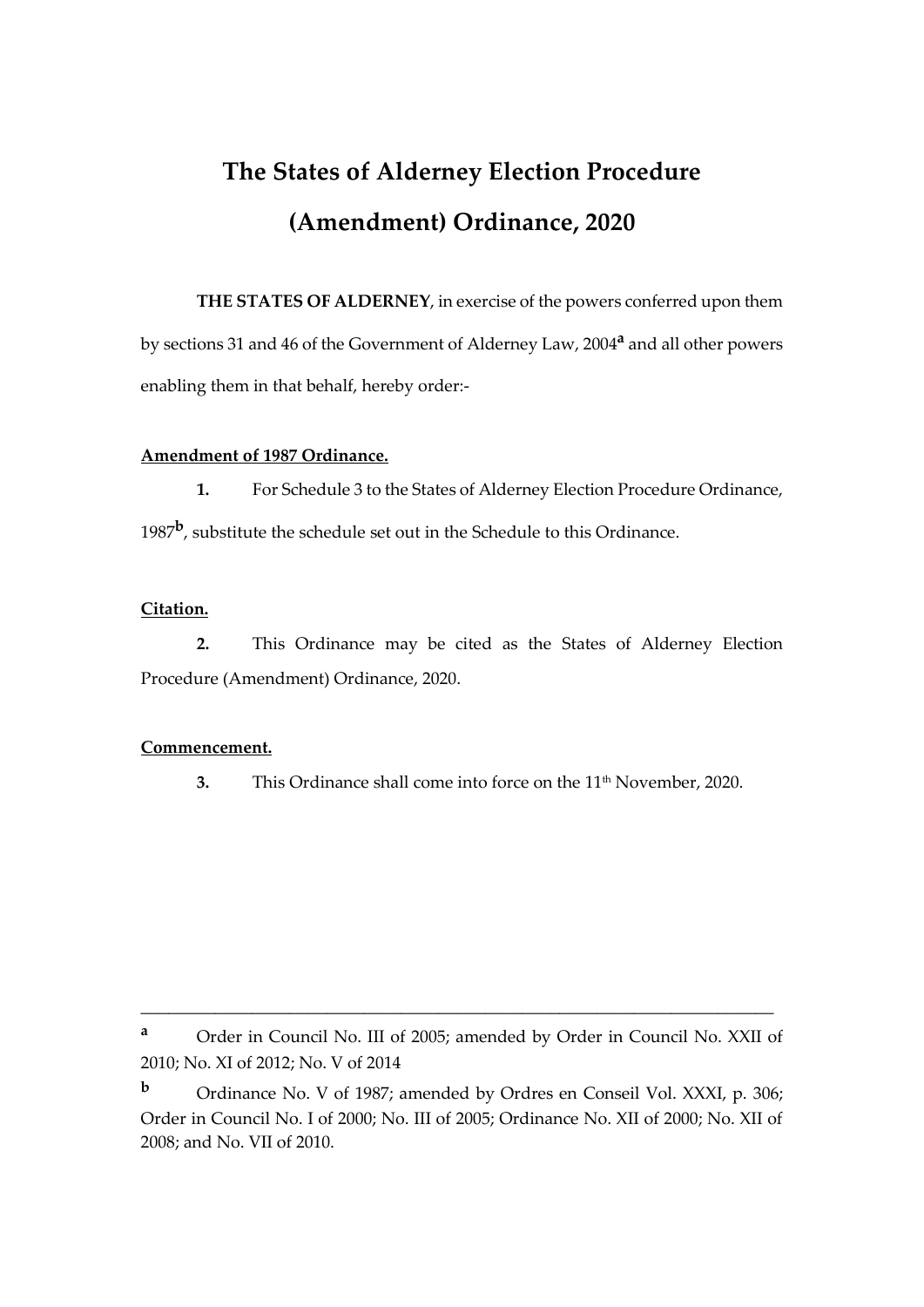## **SCHEDULE**

Section 1

#### "SCHEDULE 3

Section 6(3)

## **Form of nomination of Candidate**

Nomination paper for a candidate for membership/Presidency of the States of Alderney at the election to be held on 20 ("the Election").

#### **Proposer and seconder**

**1.** We, the undersigned, hereby declare that we are entered in the register of electors and that we nominate …………………………………………… to be a candidate at the Election for member/President of the States of Alderney.

*Proposed by -*

………………………………. (signature) ………………………………. (name in capitals) ………………………………. (date) *Seconded by -* ………………………………. (signature) ………………………………. (name in capitals) ………………………………. (date)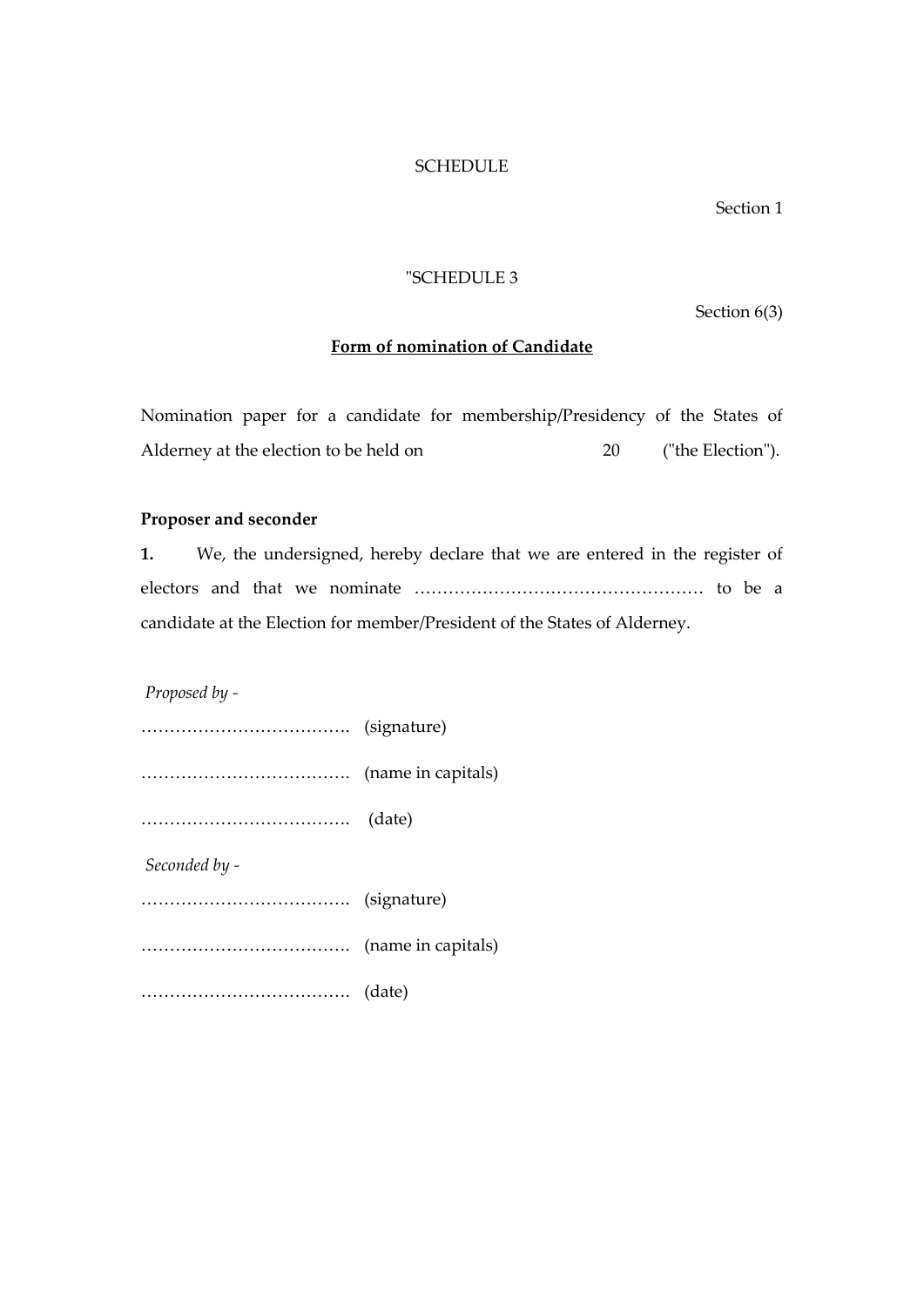## **Candidate**

**2.** I, the under-signed, being nominated as a candidate at the Election for member/President of the States of Alderney, hereby declare that -

(a) my name is inscribed in the register of electors and I am entitled to vote at the Election under section 33(1) of the Government of Alderney Law, 2004 ("the Law"),

(b) I have been ordinarily resident in Alderney throughout the 36 months immediately preceding the date appointed for the Election,

(c) I am not a Jurat,

(d) I am neither under a legal disability nor insolvent within the meaning of section 38(3) of the Law,

(e) I am not aware of any likely impediment to my taking the oath of office under section 33(2)(e) and/or (f) of the Law, if elected,

(f) I am at least 21 years old, and

(g) I hereby give my consent to be nominated.

………………………………. (signature) ………………………………. (date)

## **Clerk of the States**

**3.** This nomination paper having been delivered by one of the above-named, noting and relying upon the declarations made herein, and knowing of no reason to take further steps to satisfy myself that the nominated person is eligible to be elected/having taken such further steps to satisfy myself that the nominated person is